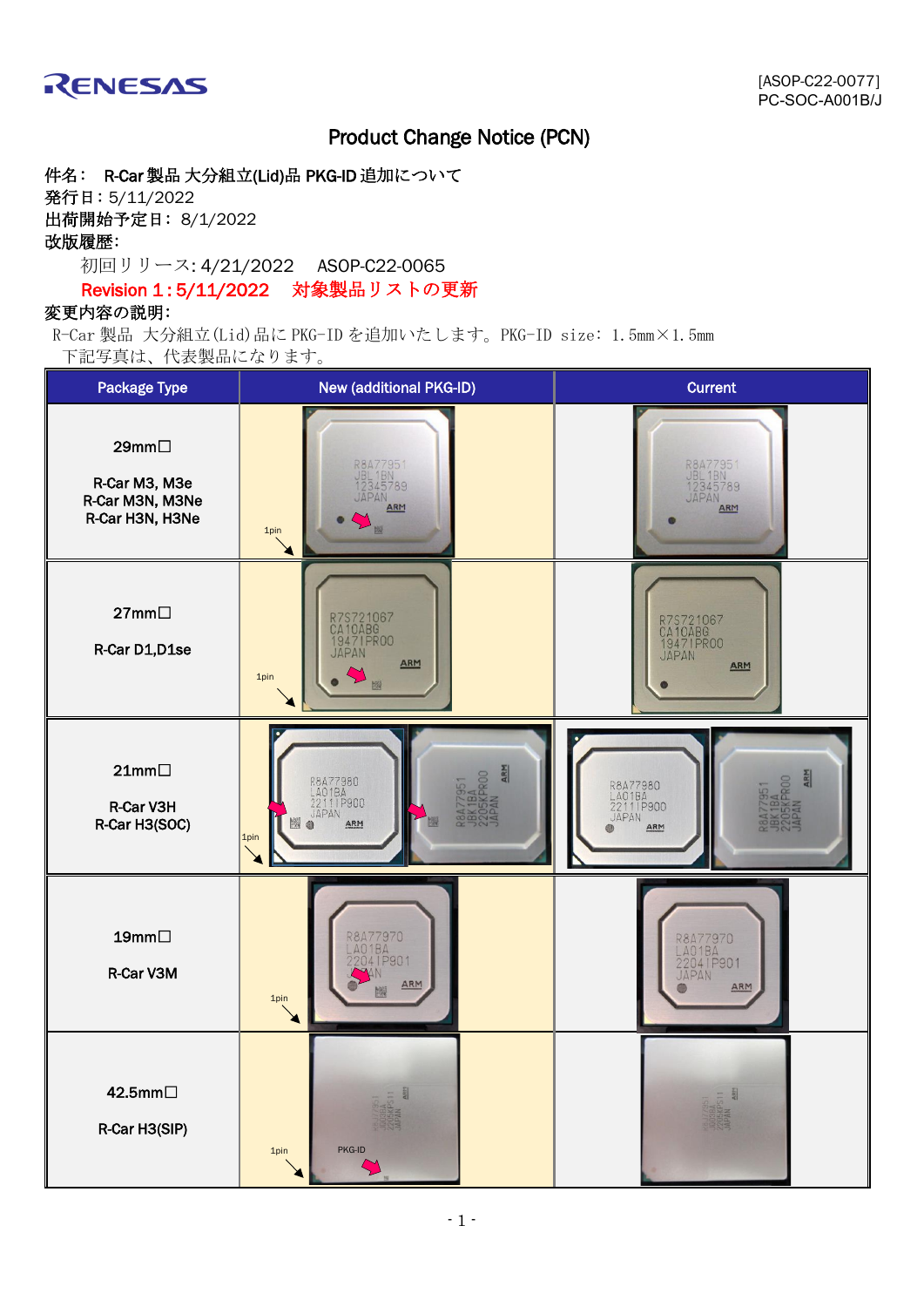

## 対象製品リスト:

切り替え予定日は下記の対象製品リストに記載。

切り替え端境期においては、同一梱包内で PKG-ID 有無製品が混在いたします。原産国が日本のもの限定。 詳細な変更時期に関しましては、弊社営業までご確認をお願いいたします。

| <b>Device Name</b> | Part No                                                                                                                                                                                                                                                                                                                                                                                                                                               | 出荷<br>開始日 | <b>Device Name</b> | Part No                                                                                                                                                                                                                                                                                                                                      | 出荷<br>開始日 |
|--------------------|-------------------------------------------------------------------------------------------------------------------------------------------------------------------------------------------------------------------------------------------------------------------------------------------------------------------------------------------------------------------------------------------------------------------------------------------------------|-----------|--------------------|----------------------------------------------------------------------------------------------------------------------------------------------------------------------------------------------------------------------------------------------------------------------------------------------------------------------------------------------|-----------|
| R-CAR M3           | R8A77960JC31BA#GA<br>R8A77960JC32BA#GA<br>R8A77960JC32BA#GC<br>R8A77960JC32BA#GK<br>R8A77960JC32BA#GM<br>R8A77960JC33BA#GA<br>R8A77960JC33BA#GK<br>R8A77960JC34BA#GA<br>R8A77960JC35BA#GA<br>R8A77960JC35BA#GK<br>R8A77960JC36BA#GA<br>R8A77960JM3ABA#GK<br>R8A77960JM3ABA#GL<br>R8A77960JM3DBA#GM<br>R8A77961JB30BA#G5<br>R8A77961JB30BA#GF<br>R8A77961JB31BA#G5<br>R8A77961JB31BA#GF<br>R8A77961JB32BA#G5<br>R8A77961JBP0BA#GF<br>R8A77961JBP0BA#GN | '22.8月    | R-CAR M3N          | R8A77965JB30BA#G9<br>R8A77965JB30BA#GB<br>R8A77965JC30BA#G9<br>R8A77965JC34BA#G9<br>R8A77965JC36BA#GB<br>R8A77965JC36BA#GC<br>R8A77965JC38BA#G9<br>R8A77965JC38BA#GB<br>R8A77965JC38BA#GD<br>R8A77965JC3ABA#G9<br>R8A77965JC3ABA#GB<br>R8A77965JM30BA#GC<br>R8A77965JM36BA#GD<br>R8A77965JM3EBA#GB<br>R8A77965JM3EBA#GC<br>R8A77965JM3FBA#GD | '22.9月    |
| R-CAR M3e          | R8A779M2JxxxBA#GN                                                                                                                                                                                                                                                                                                                                                                                                                                     | '22.8月    | R-CAR M3Ne         | R8A779M4JA21BA#GH<br>R8A779M4JB30BA#GH<br>R8A779M4JZ31BA#GH                                                                                                                                                                                                                                                                                  | '22.9 月   |
| R-CAR D1           | R7S721041CABG#BC0<br>R7S721042CABG#BC0<br>R7S721043CABG#BC0<br>R7S721044CABG#BC0<br>R7S721045CABG#BC0<br>R7S721046CABG#BC0<br>R7S721047CABG#BC0<br>R7S721061CABG#BC0<br>R7S721062CABG#BC0<br>R7S721063CABG#BC0<br>R7S721065CABG#BC0<br>R7S721066CABG#BC0<br>R7S721067CABG#BC0                                                                                                                                                                         | '22.10月   | R-CAR D1se         | R7S721063CC31ABG#BC0<br>R7S721063CC32ABG#BC0<br>R7S721063CC33ABG#BC0<br>R7S721067CA10ABG#BC0<br>R7S721067CC31ABG#BC0<br>R7S721067CC32ABG#BC0<br>R7S721067CC33ABG#BC0<br>R7S721067CC34ABG#BC0                                                                                                                                                 | '22.10月   |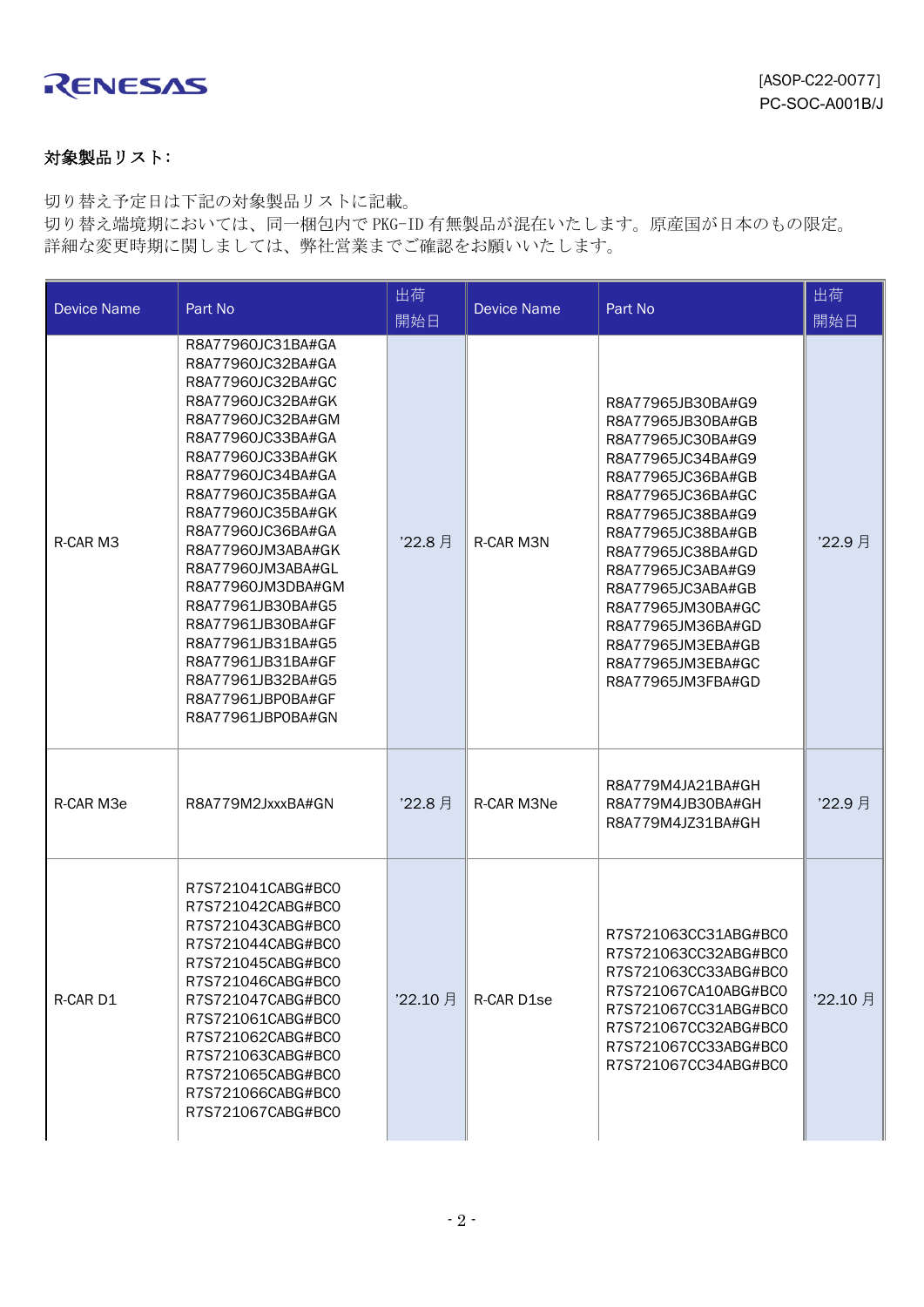

| RENESAS |  |
|---------|--|
|---------|--|

| R-CAR H3N  | R8A77951JA00BN#G0<br>R8A77951JB20BN#G0<br>R8A77951JB20BN#G9<br>R8A77951JB21BN#G0<br>R8A77951JB21BN#G9<br>R8A77951JBE3BN#G0<br>R8A77951JBE3BN#G9<br>R8A77951JBE3BN#GA<br>R8A77951JBE3BN#GB<br>R8A77951JBG0BN#G9<br>R8A77951JBG0BN#GA<br>R8A77951JBG1BN#G0<br>R8A77951JBG1BN#G9<br>R8A77951JBG1BN#GA<br>R8A77951JBL1BN#G9<br>R8A77951JBL1BN#GD<br>R8A77951JBT0BN#GA | '22.9 月 | R-CAR H3(SOC) | R8A77951JA00BA#G0<br>R8A77951JA20BA#G0<br>R8A77951JA30BA#G0<br>R8A77951JB50BA#G9<br>R8A77951JB51BA#GB<br>R8A77951JB51BA#GC<br>R8A77951JB51BA#GD<br>R8A77951JB52BA#GB<br>R8A77951JB52BA#GC<br>R8A77951JB52BA#GD<br>R8A77951JB81BA#G1<br>R8A77951JB81BA#G2<br>R8A77951JB81BA#G3<br>R8A77951JB81BA#G4<br>R8A77951JB81BA#GB<br>R8A77951JB81BA#GC<br>R8A77951JB81BA#GD<br>R8A77951JBH0BA#G9<br>R8A77951JBK0BA#G9<br>R8A77951JBK0BA#GB<br>R8A77951JBK1BA#G9<br>R8A77951JBK1BA#GB<br>R8A77951JBK2BA#G9<br>R8A77951JBK3BA#G9<br>R8A77951JBK3BA#GB<br>R8A77951JBK5BA#G0<br>R8A77951JBK5BA#G9<br>R8A77951JBL0BA#GA<br>R8A77951JBL0BA#GD<br>R8A77951JBR0BA#GA<br>R8A77951JBS0BA#GA<br>R8A77951JBS1BA#GA<br>R8A77951JBV0BA#GA | '22.10 月 |
|------------|-------------------------------------------------------------------------------------------------------------------------------------------------------------------------------------------------------------------------------------------------------------------------------------------------------------------------------------------------------------------|---------|---------------|-------------------------------------------------------------------------------------------------------------------------------------------------------------------------------------------------------------------------------------------------------------------------------------------------------------------------------------------------------------------------------------------------------------------------------------------------------------------------------------------------------------------------------------------------------------------------------------------------------------------------------------------------------------------------------------------------------------------|----------|
| R-CAR H3Ne | R8A779M1JLG0BA#GD<br>R8A779M1JLH0BA#GD<br>R8A779M1JLH1BA#GD<br>R8A779M1JLL0BA#GG<br>R8A779M8JBE2BA#GD                                                                                                                                                                                                                                                             | 22.9 月  | R-CAR V3M     | R8A77951JC22BA#G9<br>R8A77970LA01BA#G0<br>R8A77970LA01BA#G9<br>R8A77970LA01BA#GB<br>R8A77970LM23BA#GB<br>R8A77970LM33BA#GB<br>R8A77970LMA2BA#GB                                                                                                                                                                                                                                                                                                                                                                                                                                                                                                                                                                   | 22.10月   |
| R-CAR V3H  | R8A77980LA01BA#G0<br>R8A77980LA01BA#G9<br>R8A77980LBN1BA#G9<br>R8A77980LC21BA#G0<br>R8A77980LC22BA#G0<br>R8A77980LLM1BA#G9<br>R8A77980LA01BA#GE<br>R8A77980LC21BA#G7<br>R8A77980LC22BA#G7<br>R8A77980LM51BA#GE                                                                                                                                                    | '22.10月 | R-CAR H3(SIP) | R8J77951JA00BA#G0<br>R8J77951JA03BA#G0<br>R8J77951JA03BA#G9<br>R8J77951JA30BA#G0<br>R8J77951JA33BA#G0<br>R8J77951JG07BA#G0<br>R8J77951JG0CBA#G9<br>R8J77951JG0CBA#GA<br>R8J77951JG0DBA#G9<br>R8J77951JG0DBA#GA<br>R8J77951JG0DBA#GB<br>R8J77951JQ00BA#G9<br>R8J77951JQ00BA#GA<br>R8J77951JQ03BA#G9<br>R8J77951JQ03BA#GA<br>R8J77951JS03BA#GA<br>R8J77951JS13BA#GA                                                                                                                                                                                                                                                                                                                                                 | '22.10月  |

受注型名(Part No)の変更はございません。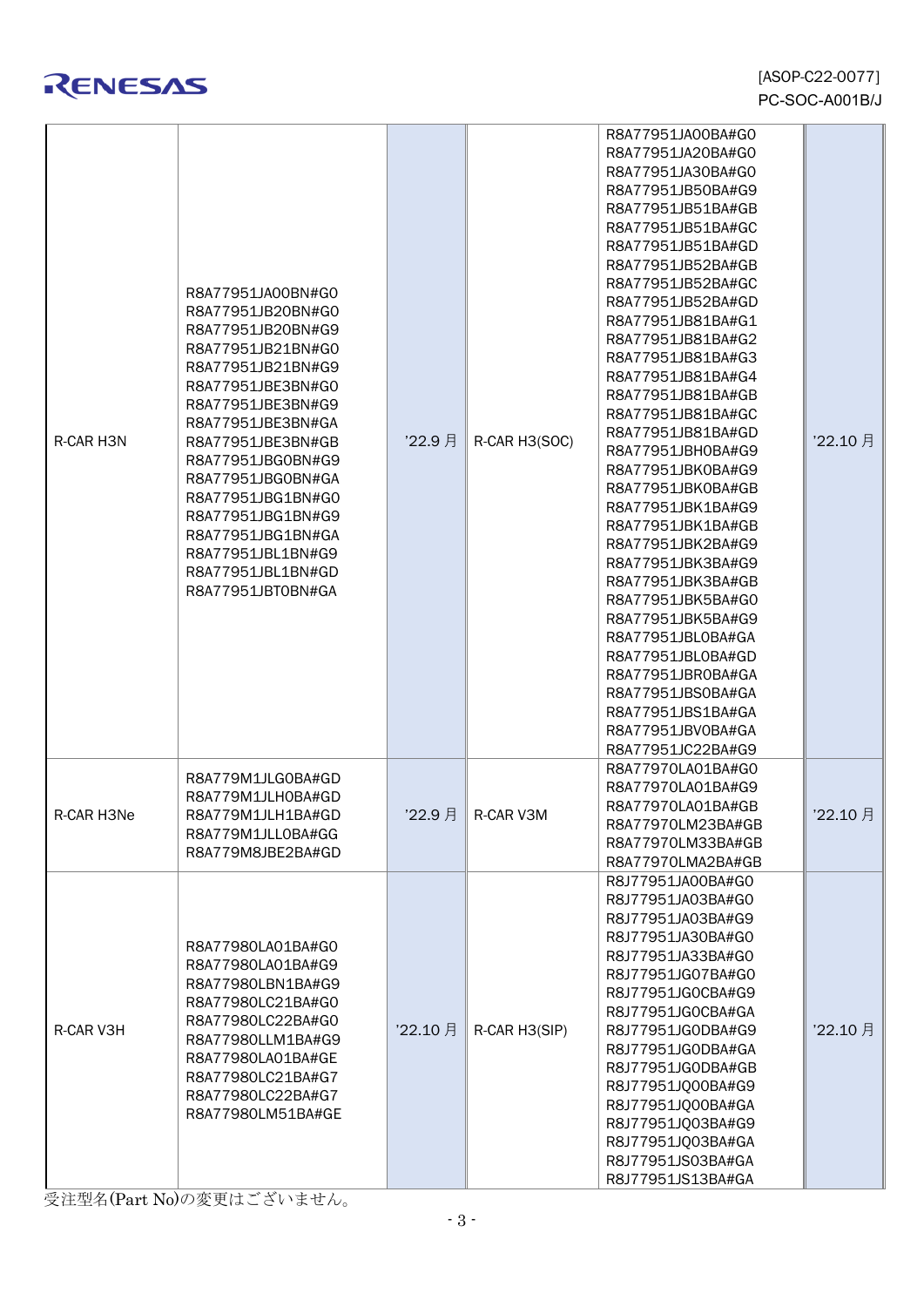

変更の理由: 製品のロットトレーサビリティ向上。

#### 外形、実装、機能、品質、信頼性への影響:

外形:影響なし 実装:影響なし 特性:影響なし 機能:影響なし 品質、信頼性:影響なし

### 製品の識別方法:

製品捺印により識別が可能です。

信頼性データについて: 対象外 サンプル出荷予定日: 対象外 製品/材料の化学物質データ:対象外